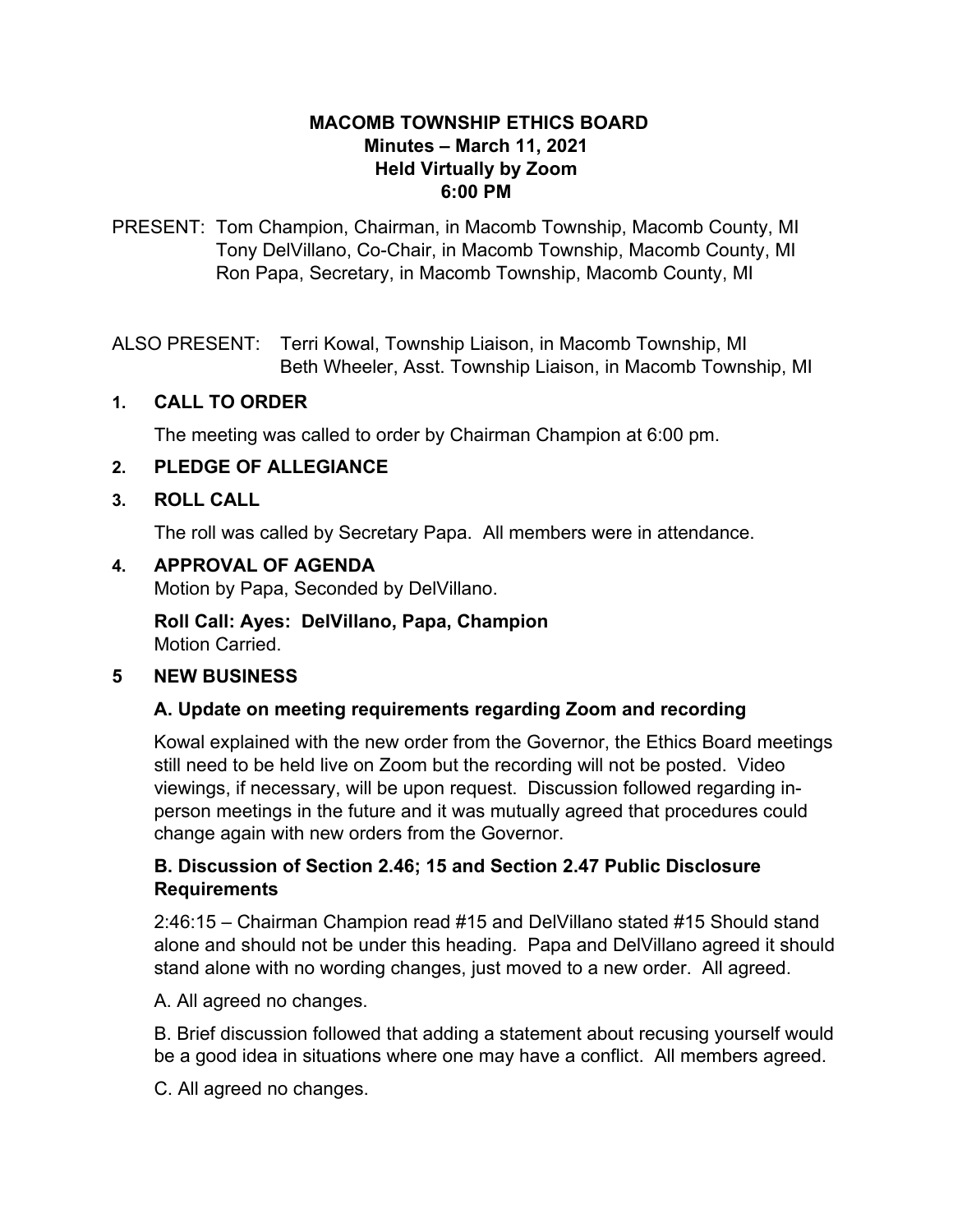D. Papa stated that D & F read almost identical. Item D is more inclusive. DelVillano wondered if it was a typo or mistake. All agreed that item D should be deleted.

E. DelVillano questioned why this statement is in here. Chairman Champion explained we should leave it in, because when you take a new job you should not share information.

F. All agreed that F will be deleted due to the duplication with item D.

G. DelVillano stated it made sense but questioned the wording. Chairman Champion explained we need to clarify the meaning. Mr. DelVillano feels the comments about FOIA should be stated more clearly and suggests simplifying the language.

H. Chairman Champion stated it is very straightforward. Papa suggested we add the words, "One must not place undue pressure on employees to campaign on their behalf." All members agreed this statement should be added.

DelVillano added that in general, when we refer to an employee it should mean public official, and vice versa. All agreed.

# **2:47 Public Disclosure Requirements**

Papa described three types of disclosures:

- 1. Annual disclosure
- 2. Applicant disclosure

3. Transactional disclosure – presented before it could be a possible conflict; if it was not disclosed in an annual disclosure.

Papa continued by explaining disclosure provides information; it is not a replacement for withdrawal from participation, refusing a gift, or other ways of responsibly handling conflict situations. DelVillano asked if the Township has a disclosure form. Kowal replied that the Township does not have a disclosure form.

Chairman Champion explained an example of when a public official should disclose a conflict. At a recent Township Board Meeting, Trustee Oliver recused himself from a vote, because a relative owned the land in question.

Papa described another example from a recent Zoning Board Meeting where there was an issue where someone was a Macomb Township employee but also worked for Macomb County and suggested it should go to the Ethics Board for review.

# **C. Personal Disclosure Form**

Some personal disclosure forms were presented to the Board for their comments and reviews. The Board favors a simple yet complete form and would like to see it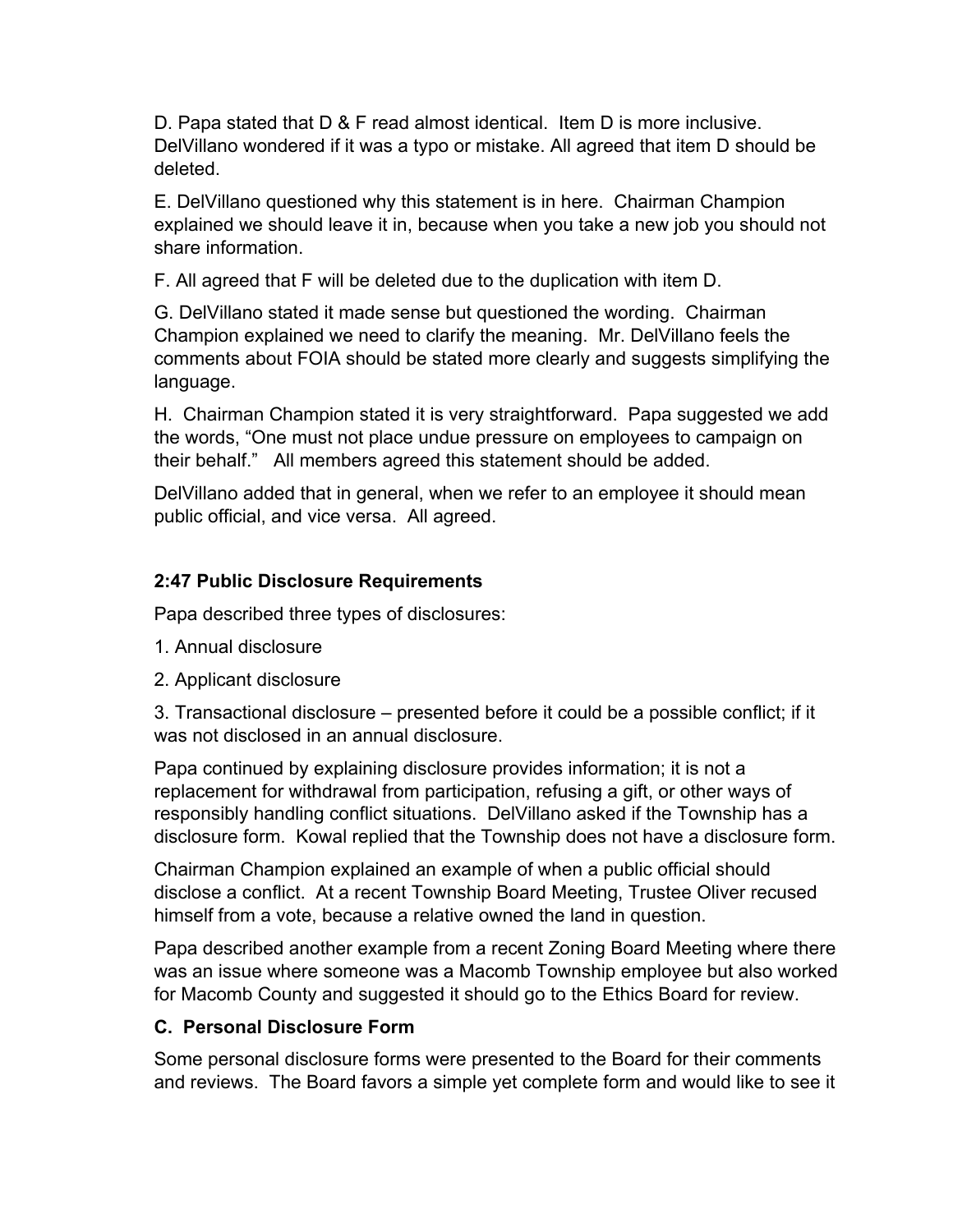as an annual requirement.

#### **5. OLD BUSINESS**

DelVillano wanted to clarify the Board Meeting schedule. Kowal stated the schedule for the year was in the board packet. She also stated that once the ordinance is reviewed, and forms are approved the Ethics Board may only need to meet once per month possibly starting in May. DelVillano questioned the months that had five Thursdays. Do we meet every two weeks or the day after the Board meeting?

Papa said he has a conflict with the Board Meeting on April 15<sup>th</sup>. Discussion followed on possible dates to reschedule.

A Motion by Papa to change the date of the Ethics Board meeting from April 15 to April 8, 2021.

Seconded by DelVillano.

Motion carried.

### **6. \* PUBLIC COMMENTS**

There were two attendees on zoom, but no comments.

# **7. BOARD COMMENTS**

DelVillano asked how the suggested changes the Ethics Board is making is going to be presented. Kowal clarified that all the suggestions are put into minutes and will be compiled into a workable draft for Board review.

# **8. MACOMB TOWNSHIP LIAISON UPDATE**

The next meeting will be on March 25, 2021. Kowal reminded the Ethics Board that she will not be able to attend the meeting on March 25, but Beth Wheeler will be here on that day. Homework for the next meeting will be to review examples of disclosure forms from other communities and begin to create a form for review.

#### **9. ADJOURNMENT**

The Chair called for a motion for adjournment. Motion by DelVillano, seconded by Papa. Motion carried unanimously.

The meeting adjourned at 6:54 pm.

Members of the Ethics Board asked if it would be more convenient to meet at an earlier time possibly 5:00 or 5:30 instead of 6:00 pm. Discussion followed with